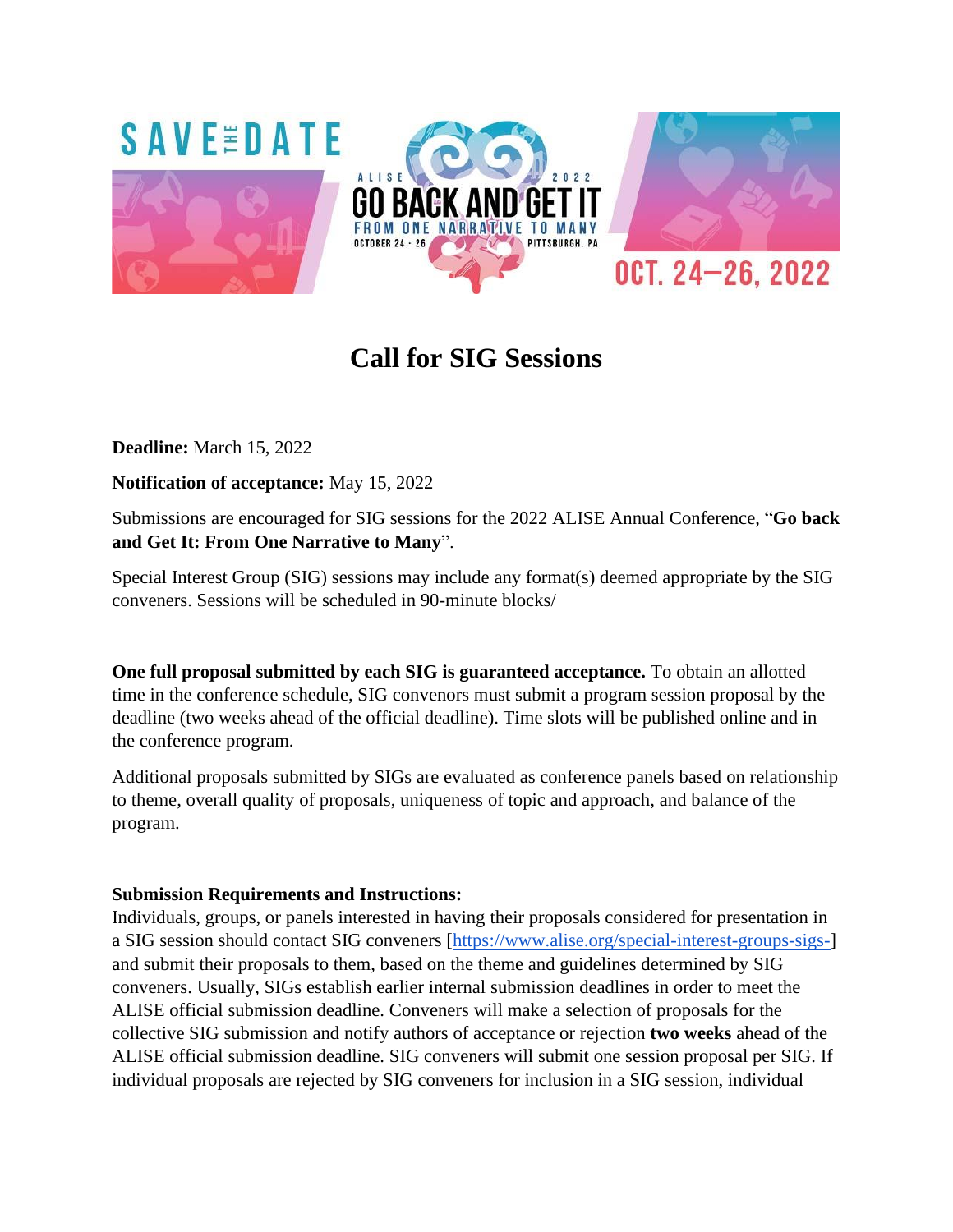members can submit their proposals (as juried papers, posters, works in progress, etc.) independently by the ALISE official submission deadline.

In addition to inviting proposals that relate to the conference theme, the program committee welcomes proposals with other emphases within the organization's focus.

ALISE is committed to inclusion, equity, and diversity. We encourage proposals from members of groups historically under-represented, including from BIPOC and LGBTQ2SI communities, women, colleagues residing outside of the United States, and scholars working in other disciplines.

All submissions must be entered via the ALISE 2022 submission system, EasyChair.

EasyChair Submission Site:<https://easychair.org/conferences/?conf=alise2022>

Select the appropriate track: SIG sessions

# **Proposal Submission Guidelines:**

- Length: The description for the SIG proposals should be 400-500 words in length.
- Keywords: Authors should provide two types of keywords.
	- (1) ALISE Research Taxonomy Topics: Authors should assign 3-5 keywords from the ALISE Research Taxonomy (https://www.alise.org/research-taxonomy-
	- (2) Author Keywords: Authors should choose appropriate keywords (3-5 keywords) for their papers. Do not replicate keywords that were already listed from the ALISE Research Taxonomy).

# **Conference Fee Waiver Policy**

All participants in any events of an ALISE Annual Conference must pay the appropriate registration fees.

## **Photo and Video Release:**

Registration, attendance at, or participation in, ALISE meetings and other activities constitutes an agreement by the registrant to the use and distribution (both now and in the future) of the registrant or attendee's image or voice in recordings, both live and on-demand, photographs, video, electronic reproductions, and audio of such events and activities by ALISE. ALISE has the right to record content delivered at its annual conference and to utilize the recordings in future content, programs, or materials. Attendee's registration may include technology that monitors their activities throughout the meeting, such as session attendance and exhibit booths visited.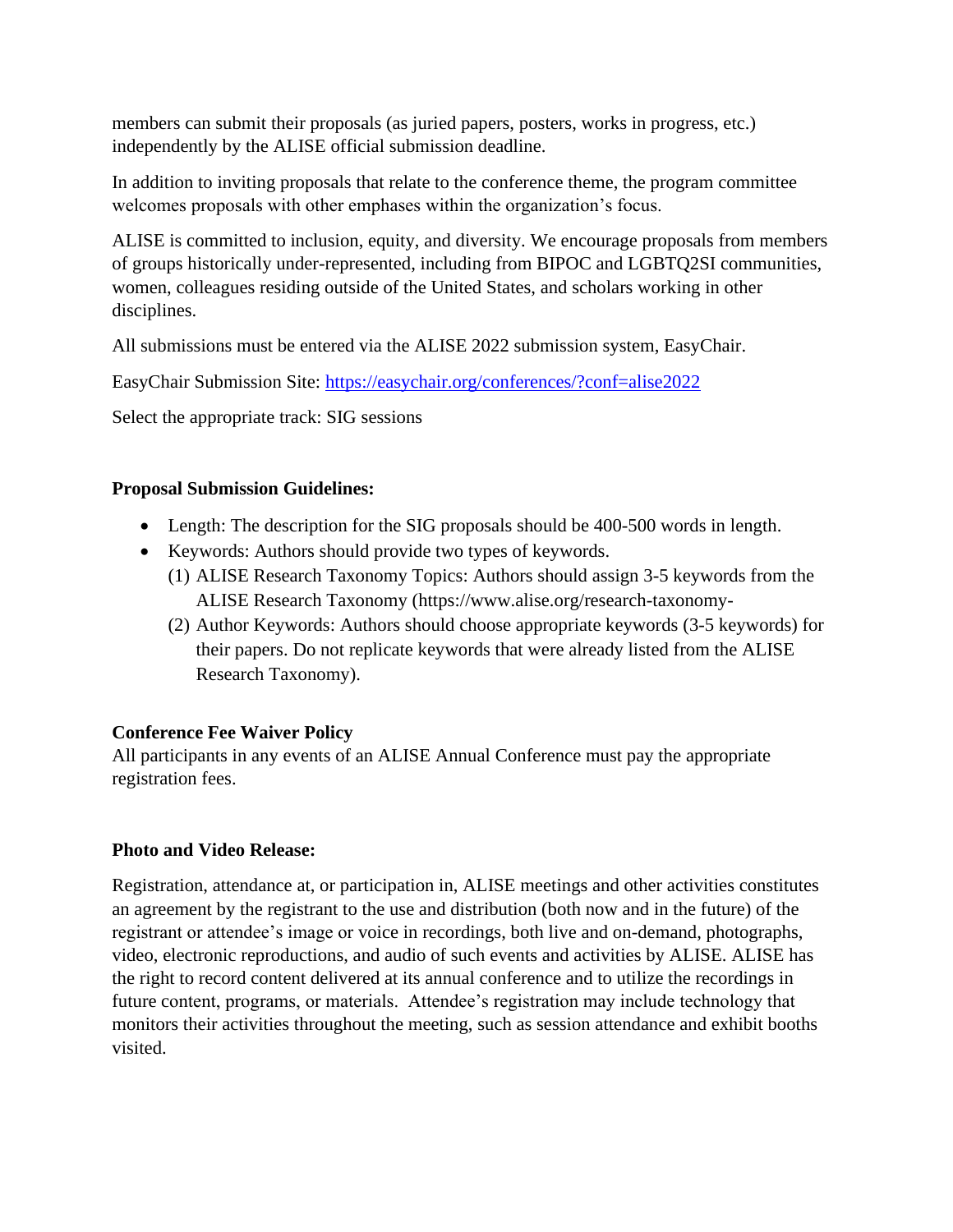#### **ALISE Conference Proceedings:**

By submitting your proposal/paper/poster, you agree to publish the submission, if accepted, in the ALISE Conference Proceedings, housed in the online repository IDEALS [\(https://www.ideals.illinois.edu/\)](https://www.ideals.illinois.edu/). Authors will retain the rights to their published work. Failure to comply with the proceedings deadlines will result in removal of the submission from the ALISE Conference Proceedings.

#### **Presentation at the ALISE 2022 Annual Conference:**

Authors whose proposals/papers/posters/panels are accepted are required to register for (fees apply), attend, and present the work at the ALISE 2022 Annual Conference. Failure to do so will result in removal of the papers/posters/panels from the conference schedule, the program, and the proceedings. Should the event be converted to a virtual conference, the same policy applies.

Conference presentation dates and times will be published online and in the conference program.

#### **Evaluation Criteria:**

If you are interested in submitting a proposal to a SIG please contact the SIG Convener. A list of SIG conveners is available on the ALISE website. Please do not submit the proposal directly to Easy Chair as it must be submitted to, reviewed and approved by the SIG convener within a specific area of interest. Once a SIG convener selects a proposal, the convener will submit to Easy Chair. SIG submissions to Easy Chair must come from a SIG convener.

## **Questions:**

Please direct questions regarding the 2022 Call for SIG Sessions to the Director, Community Building, [Mónica Colón-Aguirre,](mailto:COLONAGM@mailbox.sc.edu) University of South Carolina.